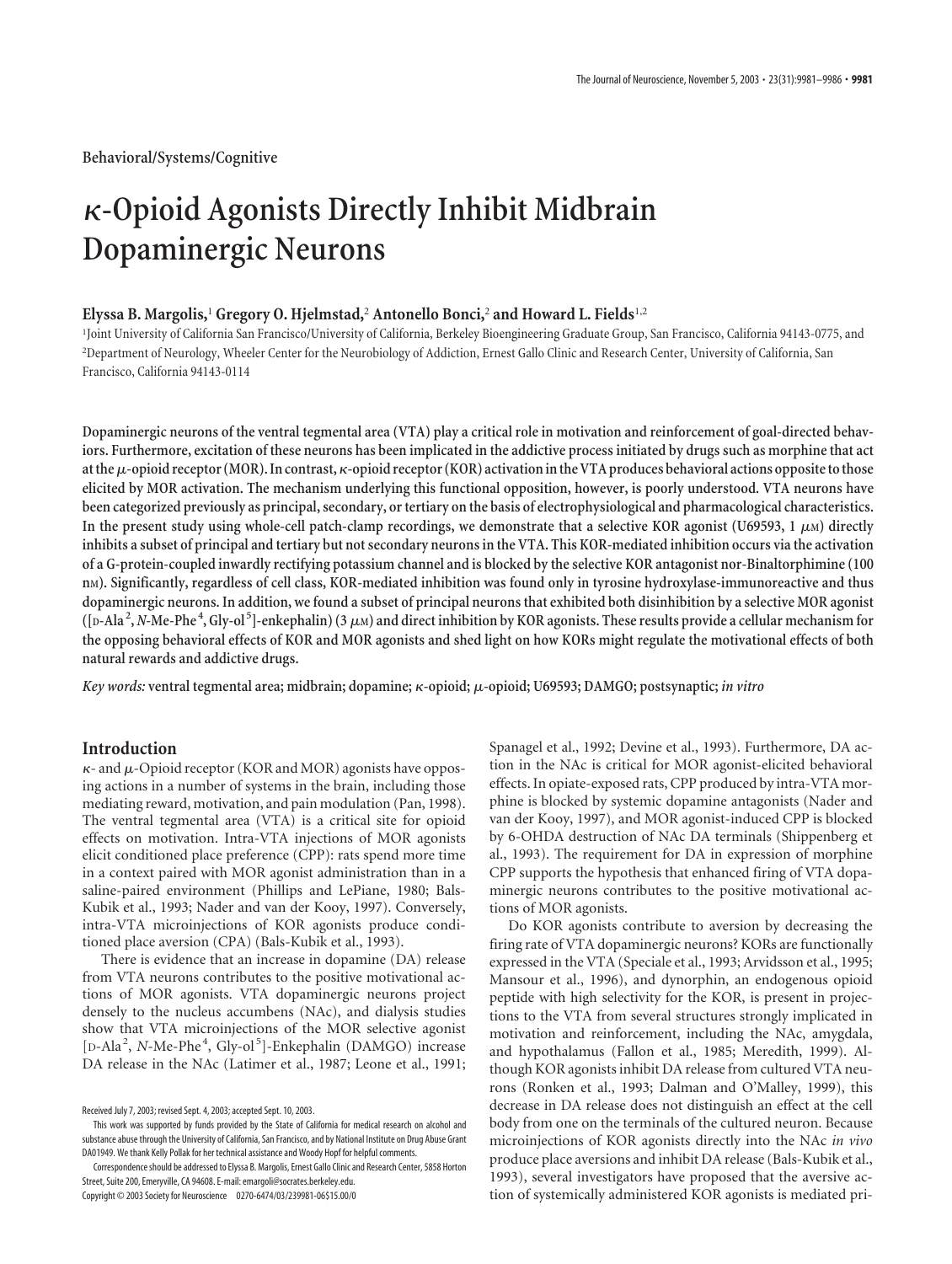marily by their direct inhibition of DA release from the terminals of VTA neurons in the NAc (Xi and Stein, 2002). However, this hypothesis does not explain how microinjection of a KOR agonist directly into the VTA produces aversion, nor does it address the function of dynorphinergic projections to the VTA. A necessary first step toward resolving these questions is to determine the direct actions of KOR agonists on the different classes of neurons in the VTA, including the subset that release DA. Here we report that KOR agonists directly inhibit a subset of DA-containing neurons in the VTA.

### **Materials and Methods**

*Slice preparation and electrophysiology*. Male Sprague Dawley rats, 20–36 d old, were anesthetized with isoflurane, and the brains were removed. Horizontal brain slices (150–250  $\mu$ m thick) containing the VTA were prepared using a Vibratome (Leica Instruments, Nussloch, Germany). Slices were submerged in Ringer's solution containing (in mm): 119 NaCl, 2.5 KCl, 1.3 MgSO<sub>4</sub>, 1.0 NaH<sub>2</sub>PO<sub>4</sub>, 2.5 CaCl<sub>2</sub>, 26.2 NaHCO<sub>3</sub>, and 11 glucose saturated with 95% O<sub>2</sub>–5% CO<sub>2</sub> and allowed to recover at 35°C for at least 1 hr.

Individual slices were visualized under a Zeiss Axioskop with differential interference contrast optics and infrared illumination. Whole-cell patch-clamp recordings were made at 31°C using 2.5–4 M $\Omega$  pipettes containing (in mM): 123 K-gluconate, 10 HEPES, 0.2 EGTA, 8 NaCl, 2 MgATP, and  $0.3$  Na<sub>3</sub>GTP, pH 7.2, osmolarity adjusted to 275). Biocytin (0.1%) was added to the internal solution for experiments in which cells were filled for later tyrosine hydroxylase (TH) staining.

Recordings were made using an Axopatch 1-D (Axon Instruments, Union City, CA), filtered at 2 kHz, and collected at 5 kHz using IGOR Pro (Wavemetrics, Lake Oswego, OR). Liquid junction potentials were not corrected during current- or voltage-clamp recordings. *I*<sup>h</sup> currents were recorded by voltage clamping cells and stepping from  $-60$  to  $-40, -50,$  $-70, -80, -90, -100, -110,$  and  $-120$  mV. Cells were recorded in current-clamp mode  $(I = 0)$  for experiments measuring spontaneous firing rates. In some experiments, 500 nm tetrodotoxin (TTX) was added to the bath solution to block neural activity after a stable 10 min baseline was observed, and U69593 and DAMGO were subsequently added to this TTX solution. Current–voltage data were collected in voltage clamp by stepping from a holding potential of  $-60$  to  $-40$  mV and ramping down to -140 mV over a 2 sec interval. Dose–response data were collected with repeated applications of increasing doses of U69593 in each cell and are reported as the percentage of the inhibition produced by a maximal dose of 5  $\mu$ M in each responding cell.

For data analysis, instantaneous firing rate was computed as the inverse of the interspike interval after each action potential. Results are presented as means  $\pm$  SEM where appropriate. For each cell, the statistical significance of drug effects was tested with the paired Student's*t* test, comparing the last 4 min of baseline with the last 4 min of drug application.

All drugs were applied by bath perfusion. Stock solutions were made and diluted in Ringer's immediately before application. U69593 stock was diluted in 50% EtOH to a concentration of 1 mM; nor-Binaltorphimine (nor-BNI) (10 mm) and DAMGO (1 mm) were diluted



**Figure 1.** VTA neurons can be classified using electrophysiological and pharmacological means. *A*, A typical principal neuron exhibits an /<sub>h</sub> current sag in response to hyperpolarizing voltage steps (left), has a long action potential (center), and is disinhibited by the MOR agonist DAMGO (3  $\mu$ m) (right). *B,* A typical secondary neuron lacks an /<sub>h</sub>, has a short action potential, and is hyperpolarized by DAMGO (3 μm). C, A typical tertiary cell exhibits an /<sub>h</sub> , has a long action potential, and is inhibited by DAMGO (3  $\mu$ м).

in H2O; TTX (5 mM) was diluted in DMSO. Agonists, antagonists, ATP, and GTP were obtained from Sigma (St. Louis, MO) or Tocris (Ballwin, MO).

*Immunohistochemistry*. Immediately after recording, slices were fixed for 2 hr in 4% formaldehyde. Slices were preblocked for 2 hr in PBS with 0.2% Triton X-100, 0.2% BSA. and 5% normal goat serum. Rabbit anti-TH antibody (1:100) was then added, and the slices were agitated at 4°C for 48 hr. Finally, slices were agitated with FITC anti-rabbit secondary antibody (1:100) and Texas Red avidin (11.0  $\mu$ l/ml) at 4°C overnight. Cells were visualized with a Zeiss LSM 510 META microscope.

Biocytin, BSA, and normal goat serum were obtained from Sigma . Texas Red avidin was obtained from Jackson ImmunoResearch (West Grove, PA), and rabbit anti-TH antibody and FITC anti-rabbit secondary antibody were obtained from Chemicon (Temecula, CA).

# **Results**

In these experiments, we studied postsynaptic KOR-mediated actions *in vitro* using current-clamp recordings of neurons in horizontal rat brain slices of the VTA. We classified neurons according to their electrophysiological and pharmacological properties. Principal cells exhibit an *I*<sup>h</sup> and long action potentials (Fig. 1*A*). Secondary cells lack an *I*<sub>h</sub>, have shorter action potentials (Fig. 1*B*), and are generally considered to be GABAergic interneurons in both the VTA (Johnson and North, 1992a) and the neighboring substantia nigra zona compacta (Grace and Onn, 1989; Lacey et al., 1989). Secondary cells are also inhibited by MOR agonists (Fig. 1*B*) (Lacey et al., 1989; Johnson and North, 1992a,b). Although there is a consensus that most VTA principal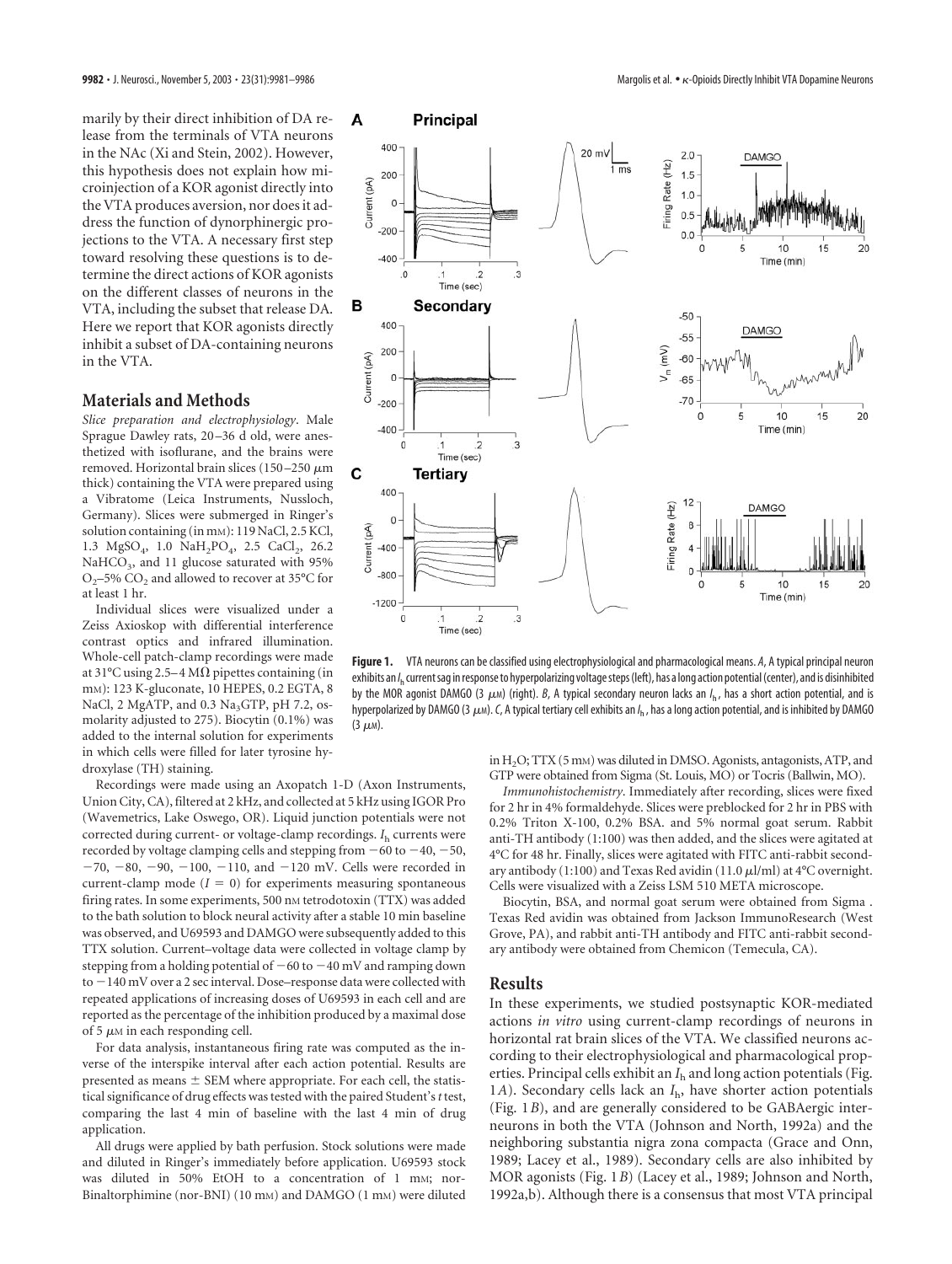|  |  |  |  | Table 1. Principal and tertiary VTA neurons have similar electrophysiological properties but respond differently to $\mu$ - and $\kappa$ -opioids |
|--|--|--|--|---------------------------------------------------------------------------------------------------------------------------------------------------|
|  |  |  |  |                                                                                                                                                   |

| Cell type              | Mean firing rate<br>(Hz) | /, size (pA)  | Inhibited by<br>U69593 only <sup><math>a</math></sup> | Inhibited by<br>DAMGO only <sup>a</sup> | Inhibited by U69593<br>and DAMGO <sup>a</sup> | Disinhibited by<br>DAMGO only <sup>a</sup> | Inhibited by U69593 and<br>disinhibited by $DAMGO^a$ |
|------------------------|--------------------------|---------------|-------------------------------------------------------|-----------------------------------------|-----------------------------------------------|--------------------------------------------|------------------------------------------------------|
| Principal ( $n = 47$ ) | $1.3 \pm 0.2$            | $-240 \pm 30$ |                                                       |                                         |                                               |                                            |                                                      |
| Secondary ( $n = 9$ )  | 士                        | 一土            |                                                       |                                         |                                               |                                            |                                                      |
| Tertiary ( $n = 25$ )  | $.2 \pm 0.2$             | $-280 \pm 40$ |                                                       |                                         |                                               |                                            |                                                      |

Summary of current-clamp recordings in both spontaneously firing and quiescent VTA neurons. Each drug was bath applied independently for 5 min. Note: By definition, all secondary and tertiary cells were inhibited by DAMGO. properties that are not compatible with our cell type definitions are denoted by "X." (See Results.)

*a* Effect criterion is paired*t* test of baseline to the last 4 min of drug application within each cell.*p* 0.05.



Figure 2.  $\kappa$ -Opioids in the VTA are inhibitory through activation of KOR. A, The firing rate of spontaneously active principal neurons (*n* 26) is inhibited by bath application of U69593 (1  $\mu$ м) but not DAMGO (3  $\mu$ м). *B*, In a single cell, the U69593-evoked (5  $\mu$ м) inhibition is completely blocked during reapplication of U69593 (5  $\mu$ m) in the presence of the KOR-selective antagonist nor-BNI (100 nm). C, Nor-BNI (100 nm) blocked the U69593 (5  $\mu$ m) inhibition in all tested cells ( $n = 4$ ; error bars indicate SEM). *D*, Dose–response curve for U69593 inhibition  $(n = 4$  for each point; error bars indicate SEM).

neurons are dopaminergic, Cameron et al. (1997) and Jones and Kauer (1999) have shown that a significant proportion of *I*hexpressing VTA neurons are not immunoreactive for the enzyme TH. Furthermore, Cameron et al. (1997) identified a third class of neurons in the VTA that they call "tertiary" cells. Tertiary cells have soma morphology and action potential shape (Fig. 1*C*) very similar to those of principal cells, but tertiary neurons are inhibited by MOR agonists and serotonin and fewer than one-third of tertiary cells are  $TH(+)$  (Cameron et al., 1997). We classified *I*h-expressing neurons as principal neurons if MOR agonists either had no effect or disinhibited the cells (Fig. 1*A*) and as tertiary if MOR agonists were inhibitory (Fig. 1*C*). We found no differences between tertiary and principal neurons for resting membrane potential, mean firing rate, or size of the *I*<sup>h</sup> current (Table 1).

Principal neurons had an initial membrane potential of  $-44.4 \pm 0.8$  mV, and most (26 of 47) exhibited spontaneous activity. The KOR agonist U69593 inhibited 16 of 26 spontaneously active principal neurons  $(1 \ \mu\text{m})$  (Fig. 2A). About one-third



**Figure 3.** Spontaneous activity of principal and tertiary neurons is inhibited by U69593. Distributions of inhibition by U69593 (1  $\mu$ m) in all spontaneously active principal ( *A*), secondary ( *B*), and tertiary (*C*) neurons. A significant change in the firing rate attributable to drug compared with baseline within each cell is indicated by a darkened bar.  $p < 0.05$ .

(8 of 21) of the principal neurons that were not firing spontaneously were hyperpolarized by U69593 (3.0  $\pm$  0.8 mV). Consistent with the finding of Johnson and North (1992b) that MOR agonists disinhibit principal cells in the VTA *in vitro*, we observed an increase in spontaneous firing rate and depolarization in a subset (22 of 47) of principal neurons after application of DAMGO (3  $\mu$ м) (Table 1). This disinhibition has been attributed to a MOR agonist-induced inhibition of spontaneously active GABAergic interneurons that allows principal neurons to fire more (Johnson and North, 1992b). Thus, our data suggest that at least some critical intra-VTA circuitry is preserved in these slices.

We found no evidence for desensitization of the action of U69593 on the timescale of these experiments. A KOR-mediated inhibition of similar magnitude was evoked repeatedly in a single cell after ample washout time had elapsed (two applications of 5 min each per cell;  $n = 3$ ). Furthermore, cells maintained stable inhibitions during extended applications of U69593  $(t > 20 \text{ min};$  $n = 6$ ). In KOR agonist-sensitive cells, the KOR selective antagonist nor-BNI (100 nM) completely blocked the effect of a subsequent application of U69593 (5  $\mu$ M;  $n = 4$ ), confirming that the observed inhibition depends on the activation of KORs (Fig. 2*B*,*C*). The U69593-mediated inhibition was dose dependent, and dose–response experiments in KOR agonist-responsive neurons yielded an  $EC_{50}$  of 42 nm (Fig. 2*D*).

Secondary neurons, which lack an *I*<sup>h</sup> current and hyperpolarize in response to MOR agonists, could also be distinguished by their smaller size and relatively brief action potential. Secondary neurons were unaffected by U69593 (spontaneously active cells: mean change  $0.2 \pm 0.3$  Hz,  $n = 6$ ; quiescent cells: mean change  $0.8 \pm 2.1$  mV,  $n = 3$ ) (Fig. 3*B*, Table 1), confirming previous findings (Lacey et al., 1989; Johnson and North, 1992a). On the other hand, a significant proportion of tertiary cells, which have an *I*<sup>h</sup> and hyperpolarize in response to MOR agonists, were responsive to KOR activation. Nine of 16 spontaneously firing ter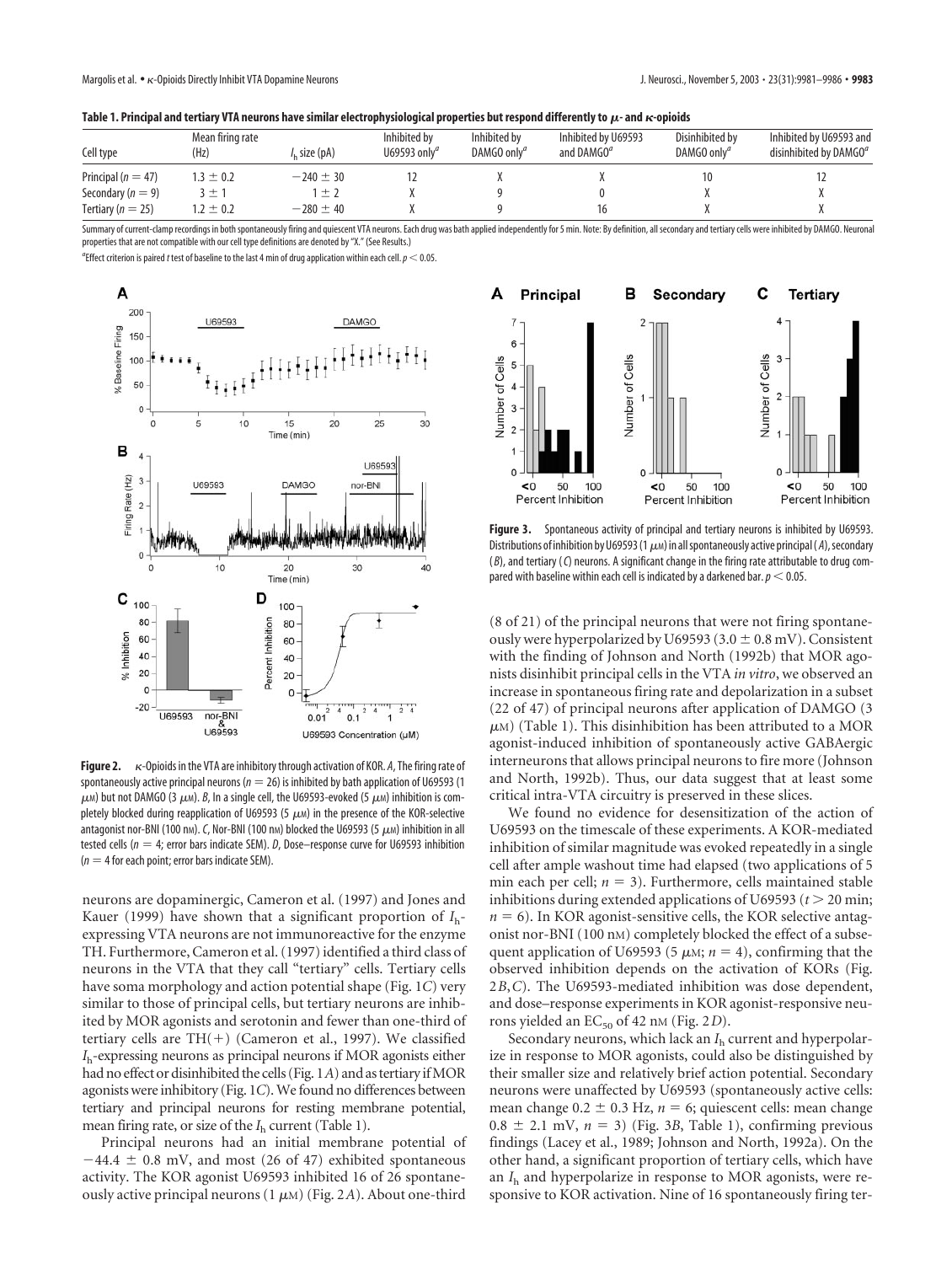tiary neurons were inhibited by U69593 (Fig. 3*C*), and 7 of 9 nonfiring tertiary neurons were hyperpolarized by U69593  $(2.9 \pm 0.9 \text{ mV})$  (Table 1).

The observation that DAMGO induces disinhibition in principal neurons indicates that some local circuitry is intact in the slice. Thus, to confirm that the inhibitory action that we observed was caused by a direct effect of the KOR agonist on the postsynaptic membrane of the recorded cell, it was necessary to measure the U69593 inhibition while blocking neural activity. In the presence of TTX (500 nM), 4 of 10 neurons with an *I*<sup>h</sup> (5 primary, 4 tertiary, 1 not classified) hyperpolarized when U69593 was added to the bath solution (5.0  $\pm$  0.9 mV) (Fig. 4*A*). Additionally, the TTX itself had a depolarizing effect on the baseline membrane potential (5.3  $\pm$  0.4 mV after 5 min of bath application;  $p = 0.01$ ). This TTX-elicited depolarization implies that in this VTA slice preparation there is spontaneous activity of neurons that releases a hyperpolarizing neurotransmitter such as GABA or dopamine that acts on primary and tertiary neurons.

To test whether KOR activation inhibits these neurons by enhancing the G-protein-coupled inwardly rectifying potassium (GIRK) channel, we applied a voltage ramp (step from  $-60$  to  $-40$  mV, ramp down to  $-140$  mV) before and during exposure to U69593. The current–voltage plot for the U69593-sensitive component of this voltage ramp showed a reversal potential of  $-93$  mV, close to the calculated K<sup>+</sup> reversal potential ( $n = 7$ ) (Fig. 4*B*) and had a diminished slope for positive current, suggesting that the KOR is associated with a GIRK channel.

Because some principal and most tertiary neurons are nondopaminergic (Cameron et al., 1997) and a significant proportion of both cell types was not affected by KOR agonists, immunohistochemical identification of dopaminergic neurons is an essential step for interpreting the KOR agonist effect on VTA neurons. To determine whether the principal and tertiary cells inhibited by U69593 are indeed dopaminergic, biocytin was added to the internal pipette solution, and after recording, the brain slices were fixed and stained for TH. Seventeen biocytinfilled VTA neurons were electrophysiologically defined, processed for TH reactivity, and recovered. Nine were principal neurons, seven were tertiary, and one was secondary (Table 2). All six recovered cells that were inhibited by U69593 were  $TH(+)$  and had an *I*h. Three of these were principal neurons (Fig. 5*A*). Six other principal neurons were unaffected by U69593, and one of these was TH(-) (Fig. 5*B*). Three of seven recovered tertiary neurons were both KOR agonist responsive and  $TH(+)$ . The four KOR agonist-insensitive tertiary neurons were  $TH(-)$ . Thus, KOR agonist-responsive neurons are a subset of dopaminergic neurons in the VTA, and most, if not all, KOR agonist-responsive neurons are TH(+) ( $p < 0.05$ ; Fisher ex-

act test), regardless of whether they are principal or tertiary cells. Importantly, our results demonstrate that there is a subset of VTA dopaminergic neurons (tertiary cells) that are inhibited by both MOR and KOR agonists.

#### **Discussion**

Our work shows that KOR-selective agonists directly inhibit dopaminergic neurons in the VTA. Twenty-five percent of the principal neurons reported in this study exhibited both a KOR agonistinduced inhibition and a MOR agonistinduced disinhibition. This observation

confirms and extends the work of Johnson and North (1992b), who originally described MOR agonist-mediated inhibition of GABAergic inputs to VTA principal cells. Although the percentage of neurons exhibiting MOR agonist disinhibition is relatively small, it likely represents a significant underestimate of the proportion of cells that actually exhibit these opposing actions *in vivo*. It is probable that some intra-VTA circuitry is lost during the slicing procedure, and this loss decreases the number of cells showing a disinhibition with DAMGO. Additionally, in the Johnson and North study (1992b), the bath application of  $K^+$  was required to increase GABA release sufficiently to demonstrate disinhibition, whereas we observed the disinhibition without a manipulation to increase GABA release.

The opposing MOR and KOR agonist actions on principal cells suggest a mechanism for the opposing behavioral effects on place preference when these opioids are microinjected into the VTA (Bals-Kubik et al., 1993). Our results are also consistent with *in vivo* studies suggesting that changes in dopaminergic neuron firing encode the value of cue-associated outcomes during goaldirected behavior such that increases are positively reinforcing and decreases lead to extinction of the behavior (Schultz, 1998). Thus, VTA injections of positively reinforcing MOR agonists indirectly excite principal neurons through disinhibition, whereas aversive KOR agonists, at the same site, directly inhibit principal neurons.

Our immunohistochemical results specifically and selectively localize the postsynaptic KOR-mediated inhibition to dopaminergic neurons. Although direct KOR agonist inhibition did not occur in every VTA dopaminergic neuron, it was observed only in such neurons. This is of particular significance because previously suggested cellular markers, such as action potential shape and duration, firing rate, presence of *I*h, and D2 agonist inhibition, do not in fact distinguish dopaminergic from nondopaminergic VTA neurons (Grace and Onn, 1989; Johnson and North, 1992a; Cameron et al., 1997; Jones and Kauer, 1999). Our results reinforce the point that there are no established electrophysiological or pharmacological properties that specifically delineate dopaminergic neurons from non-dopaminergic neurons in the VTA. Clearly, no current classifications of VTA neurons do justice to the heterogeneity of cell responses that are observed. For example, in the current study, we found  $I<sub>h</sub>$  neurons that fell into all four possible categories: MOR agonist-inhibited, KOR agonist-inhibited, inhibited by both MOR and KOR agonists, and inhibited by neither. Additionally, the approach taken by Cameron et al. (1997) and used in this study, i.e., delineating a subgroup of neurons (tertiary cells) expressing an *I*<sup>h</sup> and being directly inhibited by MOR agonists, is a demonstrably inadequate



**Figure 4.** KOR agonist inhibition of VTA neurons is postsynaptic and mediated by GIRK activation. *A*, In the presence of TTX (500 n<sub>M</sub>) to block neural activity, U69593 causes hyperpolarization in an example cell. *B*, In recordings made without TTX, the difference between control and U69593 (1  $\mu$ m) current—voltage curves during a voltage ramp test shows inward rectification and a reversal potential of  $-93$  mV ( $n = 7$ ; 95% confidence interval indicated in gray).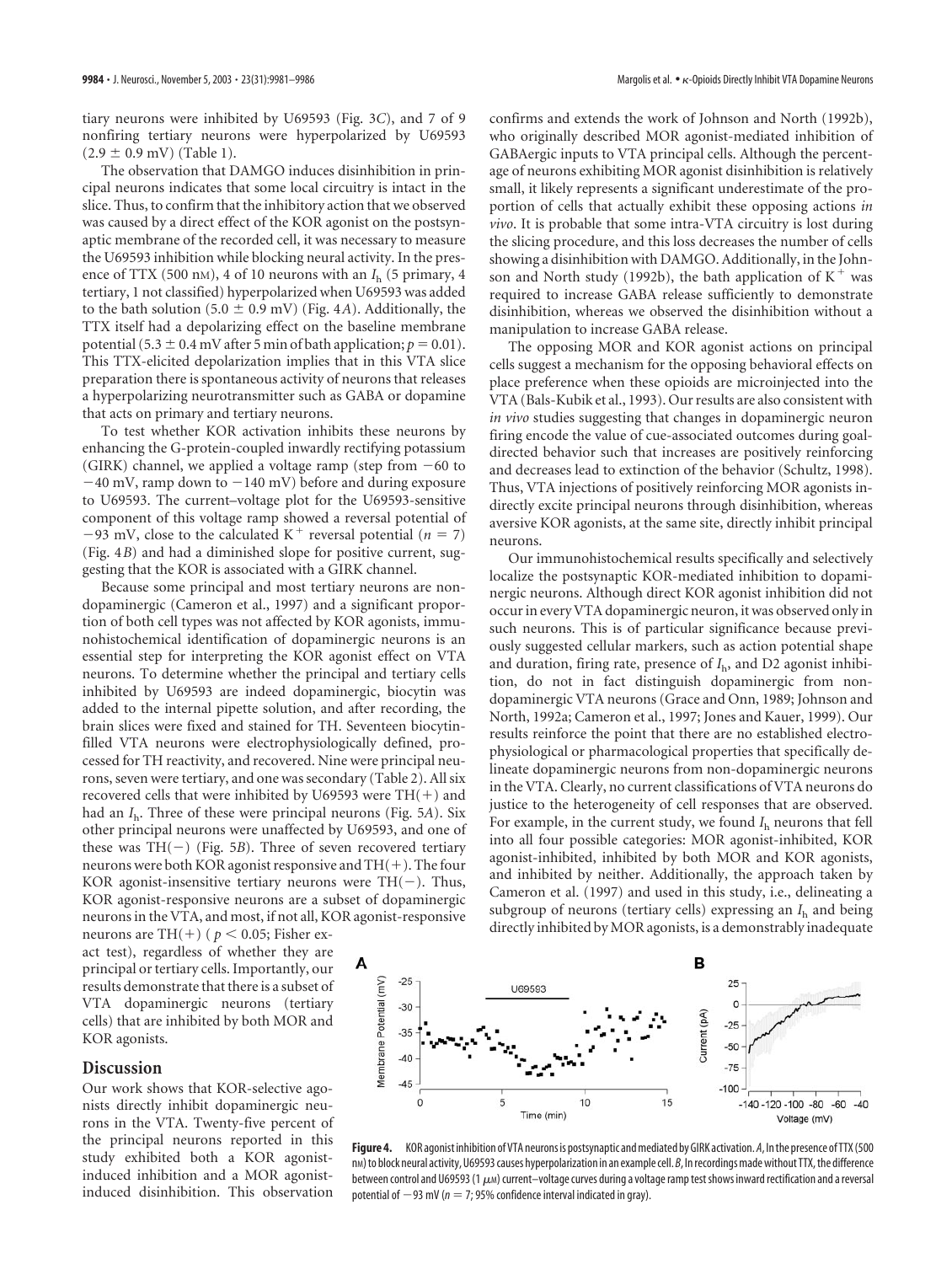#### Table 2. Dopamine-containing neurons are inhibited by  $\boldsymbol{\kappa}$ - and  $\boldsymbol{\mu}$ -opioids

|                   | $\kappa$ inhibition<br>$onlv^a$ | $\kappa$ and $\mu$<br>inhibition <sup>a</sup> | $\mu$ inhibition<br>$onlv^a$ | Neither $\kappa$ nor<br>w |
|-------------------|---------------------------------|-----------------------------------------------|------------------------------|---------------------------|
| TH $(+) (n = 11)$ |                                 |                                               |                              |                           |
| TH $(-) (n = 6)$  |                                 |                                               |                              |                           |

Summary of current-clamp recordings in both spontaneously firing and quiescent VTA neurons loaded with biocytin during recordings and stained for TH afterwards. Each drug was bath applied independently for 5 min.  $^a$ Effect criterion is paired t test of baseline to the last 4 min of drug application within each cell.  $p < 0.05$ . *b* Data include four tertiary cells and one secondary cell.

indicator for non-dopaminergic VTA neurons. This issue is highlighted by the fact that half of the  $TH(+)$  neurons that were inhibited by a KOR agonist were also inhibited by a MOR agonist. Clearly, a more reliable and meaningful characterization of cell types in the VTA is needed. One intriguing possibility is that consistent pharmacological differences will coincide with different projection targets and sources of afferent input. Such information will be critical for gaining a more robust understanding of the contribution of dopaminergic VTA neurons to motivation and reward.

Previous studies have demonstrated a decrease in dopamine release in VTA cell cultures when KOR agonists are applied (Ronken et al., 1993; Dalman and O'Malley, 1999); however, these cell culture experiments leave open to question the cell types and proportion of cells affected. Furthermore, KOR agonists bath applied to cultured neurons could act at either the cell body or the dopaminergic terminals, or both. In our whole-cell slice recordings, we show that KOR agonists directly activate receptors on the soma-dendritic region of a subset of dopaminergic neurons, which in turn inhibit these neurons through the activation of a GIRK channel.

Although we found a clear inhibition of dopaminergic neurons by KOR agonists, Spanagel et al. (1992) and Devine et al. (1993) did not observe a change in the DA concentration detected by microdialysis in the NAc after microinjection of KOR agonists into the VTA. One possible confound in these dialysis experiments is that the measurements were made in anesthetized animals, and it is likely that the firing patterns of the VTA neurons were different from those in awake, behaving rats given KOR agonists in the conditioned place preference paradigm. If VTA dopaminergic neurons are not spontaneously active in anesthetized rats, it would not be possible to demonstrate inhibition of firing by soma-dendritic application of KOR agonists. On the other hand, microinjections of KOR agonists in the VTA have been reported to decrease extracellular dopamine in the NAc after it has been increased by systemic administration of haloperidol (Leyton et al., 1992). Furthermore, KOR agonists delivered by microdialysis into the substantia nigra of awake rats significantly decrease dopamine release in the neostriatum (You et al., 1999). Behaviorally, 6-OHDA lesions of the NAc block place aversion elicited by systemic KOR agonists (Shippenberg et al., 1993). These studies indicate that modulating the dopaminergic signal to the NAc with KOR agonists in the VTA is not only possible but may be necessary for the expression of behavioral effects of KOR agonists in the VTA.

In conclusion, we demonstrate that KOR agonists directly inhibit a subset of dopaminergic VTA neurons. At least some of these neurons are also disinhibited by MOR agonists. The direct KOR-mediated inhibition of principal neurons that are also disinhibited by MOR agonists is a motif that has been found previously in the CNS (Pan, 1998), although other arrangements have been reported (Ackley et al., 2001; Marinelli et al., 2002). Of the three VTA cell types studied here, it is only dopaminergic principal neurons that are both inhibited by KOR agonists and disinhibited by MOR agonists. Thus, principal cell opioid responses provide the simplest explanation for the opposing behavioral effects elicited by MOR and KOR agonists injected into the VTA. Secondary cells are unaffected by KOR agonists, and tertiary cells



Figure 5. KOR activation inhibits dopaminergic neurons. A, A principal neuron filled with biocytin (red) during electrophysiological recording is costained with TH antibody (green) (left). This neuron exhibited an /<sub>h</sub> current when tested with 200 msec voltage steps from  $-60$  to  $-50$ ,  $-70$ ,  $-90$ ,  $-100$ , and  $-120$  mV (center). The KOR agonist U69593 (1  $\mu$ m) inhibited spontaneous activity of this neuron held in current clamp at /  $=0$  (right). *B*, A principal neuron filled with biocytin (red) is not costained with TH antibody (green). This neuron also exhibited an /<sub>h</sub> current. U69593 (1  $\mu$ м) had no effect on the firing rate of this neuron.